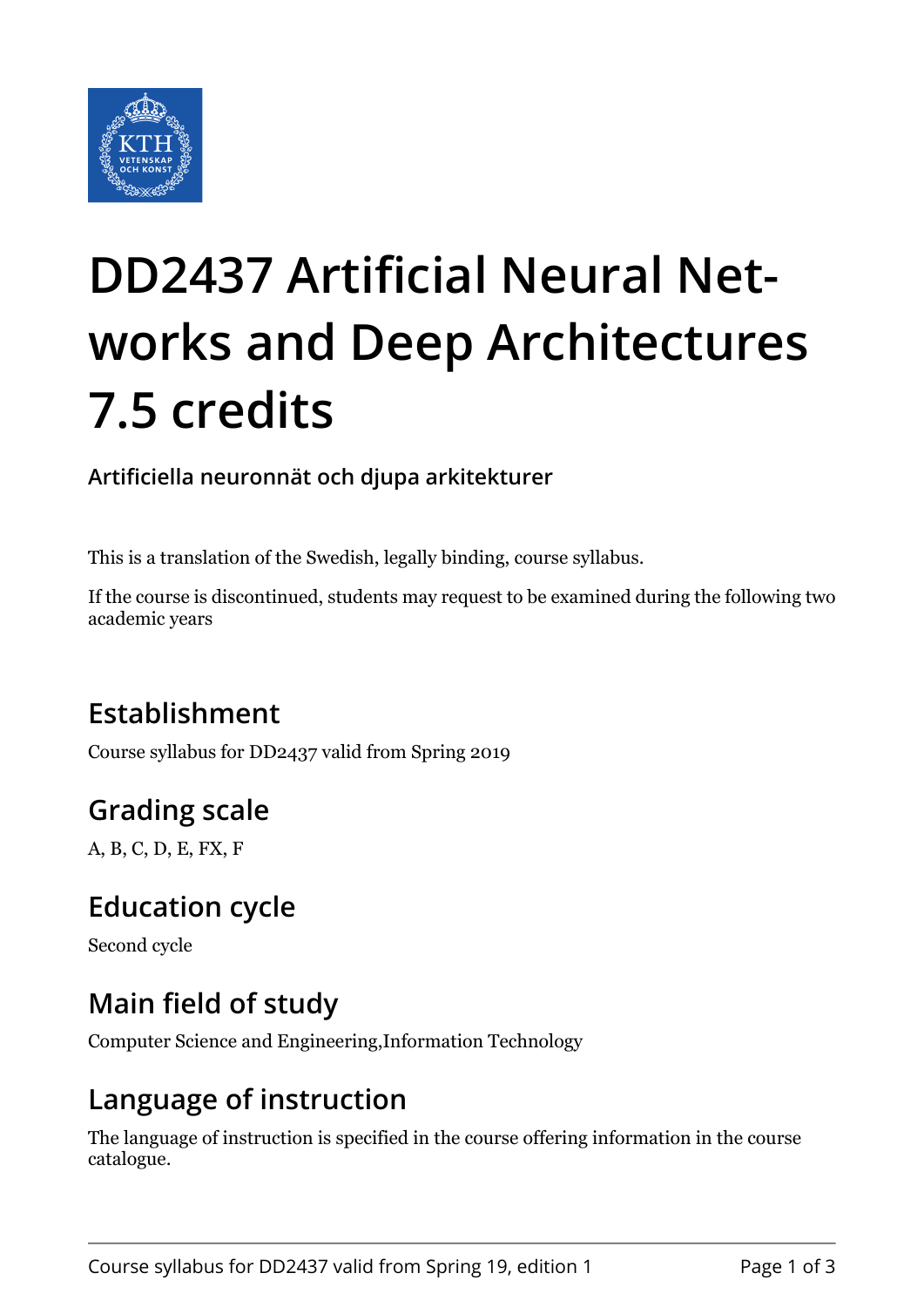#### **Intended learning outcomes**

After completing the course the student should be able to

- describe the structure and function of the most common artificial neural network (ANN) types, e.g. multi-layer perceptron, recurrent network, self-organizing maps, Boltzmann machine, deep belief network, autoencoder, and provide examples of their applications
- explain mechanisms of supervised/unsupervised learning from data and information processing in different ANN architectures, and also account for derivations of the basic ANN algorithms discussed in the course
- demonstrate when and how deep architectures lead to increased performance in pattern recognition and data mining problems
- quantitatively analyse the process and outcomes of learning in ANNs, and account for their shortcomings, limitations
- apply, validate and evaluate suggested types of ANNs in typical small problems in the realm of regression, prediction, pattern recognition, scheduling and optimisation
- devise and implement ANN approaches to selected problems in pattern recognition, system identification or predictive analytics using commonly available development tools, and critically examine their applicability

in order to

- obtain an understanding of the technical potential as well as advantages and limitations of today's learning, adaptive and self-organizing systems,
- acquire the ANN practitioner's competence to apply and develop ANN based solutions to data analytics problems.

#### **Course contents**

The course is concerned with computational problems in massively parallel artificial neural network (ANN) architectures, which rely on distributed simple computational nodes and robust learning algorithms that iteratively adjust the connections between the nodes heavily using the available data samples. The learning rule and network architecture determine specific computational properties of the ANN. The course offers an opportunity to develop the conceptual and theoretical understanding of computational capabilities of ANNs starting from simpler systems and progressively studying more advanced architectures, and hence exploring the breadth of learning types – from strictly supervised to purely explorative unsupervised mode. The course content therefore includes among others multi-layer perceptrons (MLPs), self-organising maps (SOMs), Boltzmann machines, Hopfield networks and state-of-the-art deep neural networks (DNNs) along with the corresponding learning algorithms. An important objective of the course is for the students to gain practical experience of selecting, developing, applying and validating suitable networks and algorithms to effectively address a broad class of regression, classification, temporal prediction, data modelling, explorative data analytics or clustering problems. Finally, the course provides revealing insights into the principles of generalisation capabilities of ANNs, which underlie their predictive power.

#### **Specific prerequisites**